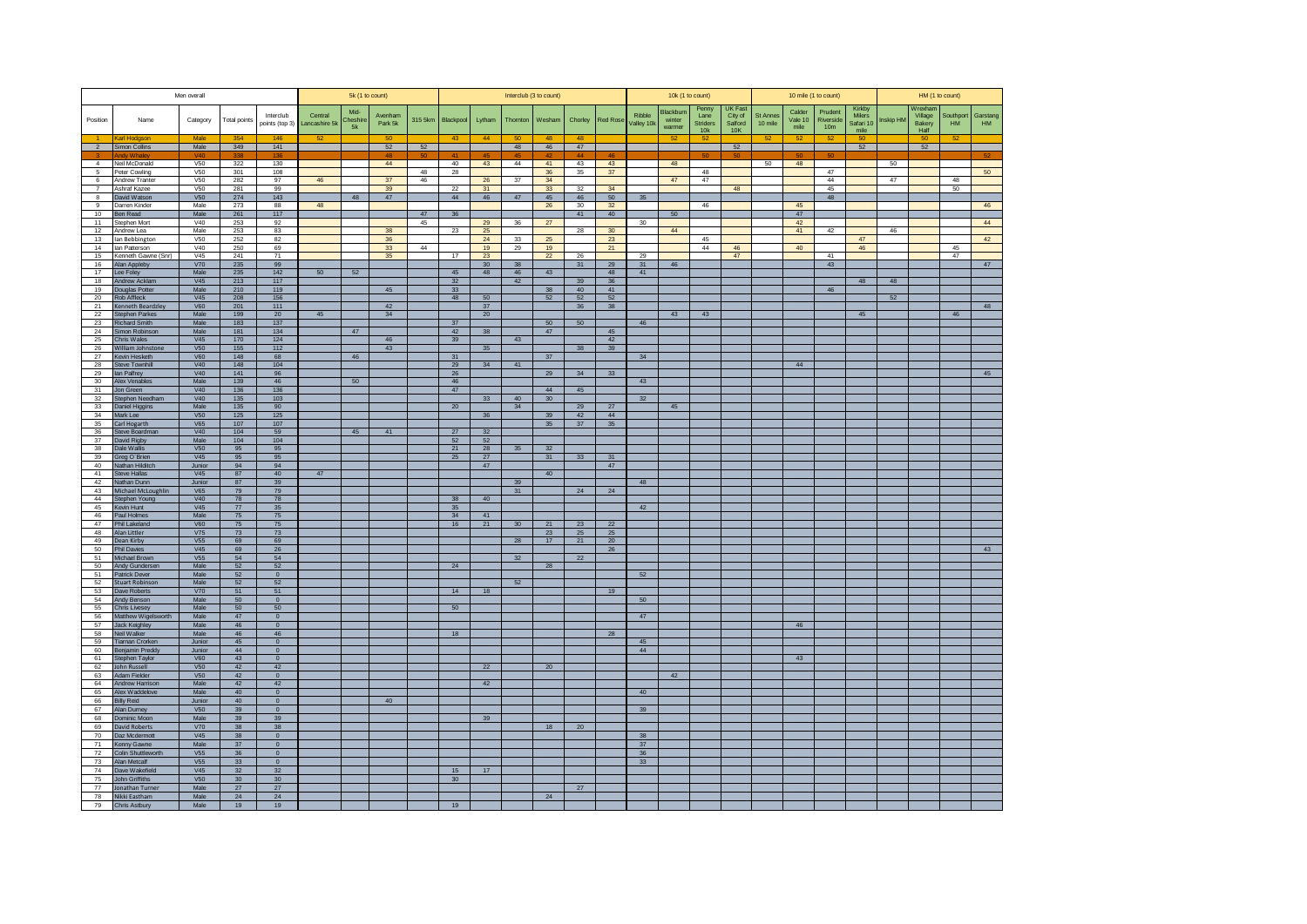|                |                          | Women overall   |              |              |                                         | 5k (1 to count)        |                    |         |           |        |          | Interclub (3 to count) |         |                 |                      | 10k (1 to count)              |                                         |                                             |                            |                           | 10 mile (1 to count)                    |                                              |           |                                      | HM (1 to count)        |                |
|----------------|--------------------------|-----------------|--------------|--------------|-----------------------------------------|------------------------|--------------------|---------|-----------|--------|----------|------------------------|---------|-----------------|----------------------|-------------------------------|-----------------------------------------|---------------------------------------------|----------------------------|---------------------------|-----------------------------------------|----------------------------------------------|-----------|--------------------------------------|------------------------|----------------|
| Position       | Name                     | Category        | Total points | Interclub    | Central<br>points (top 3) Lancashire 5k | Mid-<br>Cheshire<br>5k | Avenham<br>Park 5k | 315 5km | Blackpool | Lytham | Thornton | Wesham                 | Chorley | <b>Red Rose</b> | Ribble<br>Valley 10k | Blackburn<br>winter<br>warmer | Penny<br>Lane<br><b>Striders</b><br>10k | <b>UK Fast</b><br>City of<br>Salford<br>10K | <b>St Annes</b><br>10 mile | Calder<br>Vale 10<br>mile | Prudent<br>Riverside<br>10 <sub>m</sub> | Kirkby<br><b>Milers</b><br>Safari 10<br>mile | Inskip HM | Wrexham<br>Village<br>Bakery<br>Half | Southport<br><b>HM</b> | Garstang<br>HM |
| $-1$           | Jade Bebbington          | Female          | 349          | 143          |                                         |                        | 52                 |         |           | 47     | 48       | 48                     |         |                 |                      |                               | 52                                      |                                             |                            |                           |                                         | 50                                           |           |                                      |                        | 52             |
| $\overline{2}$ | Dorothy Parkes           | Female          | 340          | 138          | 52                                      |                        |                    |         | 46        | 46     |          |                        | 44      | 46              |                      | 48                            | 50                                      |                                             | 50                         |                           |                                         | 48                                           |           |                                      | 50                     |                |
|                | <b>Julie Tyrer</b>       | <b>V40</b>      | 340          | 136          | 50                                      | 50                     | 45                 | 52      | 44        | 42     | 46       | 46                     |         | 42              | 45                   |                               | 48                                      | 52                                          |                            | 45                        | 52                                      | 46                                           |           |                                      | 46                     | 48             |
| $\overline{4}$ | Vicki Sherrington        | V45             | 339          | 141          |                                         |                        | 50                 |         | 47        | 45     |          | 47                     | 46      | 47              | 47                   | 50                            |                                         |                                             |                            | 48                        |                                         |                                              | 50        |                                      |                        | 50             |
| 5              | Olga Wiggins             | Female          | 323          | 136          |                                         |                        | 47                 |         | 45        | 44     | 47       |                        | 43      | 44              | 46                   |                               |                                         |                                             |                            | 47                        |                                         |                                              |           |                                      |                        | 47             |
| 6              | Sue Wickham              | V <sub>55</sub> | 322          | 128          |                                         |                        | 44                 | 48      |           |        | 45       | 40                     | 42      | 41              | 44                   |                               | 46                                      | 50                                          |                            | 44                        | 48                                      | 45                                           |           |                                      | 48                     | 46             |
| $\overline{7}$ | Angela Tranter           | V <sub>50</sub> | 315          | 126          | 48                                      |                        | 43                 | 50      |           | 40     | 44       | 42                     |         |                 |                      |                               | 45                                      |                                             |                            | 43                        | 47                                      |                                              |           |                                      | 47                     |                |
| $\mathbf{a}$   | Maureen Kirkby           | <b>V65</b>      | 215          | 125          |                                         |                        | 42                 |         | 41        | 37     | 43       | 41                     | 41      | 40              |                      |                               |                                         | 48                                          |                            |                           |                                         |                                              |           |                                      |                        |                |
| $\mathbf{q}$   | Laura Conn               | Female          | 204          | 100          |                                         |                        |                    |         |           | 50     | 50       |                        |         |                 |                      |                               |                                         |                                             |                            |                           |                                         | 52                                           |           |                                      | 52                     |                |
| 10             | <b>Tracy Young</b>       | V <sub>50</sub> | 193          | 113          |                                         |                        | 39                 |         | 39        | 34     |          | 37                     |         | 37              | 41                   |                               |                                         |                                             |                            |                           |                                         |                                              |           |                                      |                        |                |
| 11             | <b>Alex Proffitt</b>     | V35             | 164          | 118          |                                         |                        |                    |         |           |        | 41       | 38                     | 39      | 38              |                      |                               |                                         |                                             |                            |                           | 46                                      |                                              |           |                                      |                        |                |
| 12             | Sarah Clubb              | V45             | 162          | 121          |                                         |                        | 41                 |         |           | 36     | 42       | 39                     | 40      | 39              |                      |                               |                                         |                                             |                            |                           |                                         |                                              |           |                                      |                        |                |
| 13             | Jenny Wren               | Female          | 156          | 156          |                                         |                        |                    |         |           | 52     | 52       | 52                     | 50      | 50              |                      |                               |                                         |                                             |                            |                           |                                         |                                              |           |                                      |                        |                |
| 14             | Victoria Cowling         | U23             | 150          | 150          |                                         |                        |                    |         | 52        |        |          | 50                     | 48      |                 |                      |                               |                                         |                                             |                            |                           |                                         |                                              |           |                                      |                        |                |
| 15             | <b>Linda Roberts</b>     | <b>V60</b>      | 130          | 87           |                                         |                        |                    |         | 43        |        |          | 44                     |         |                 | 43                   |                               |                                         |                                             |                            |                           |                                         |                                              |           |                                      |                        |                |
| 16             | Heidi Kirkby             | V40             | 125          | 125          |                                         |                        |                    |         | 42        | 38     |          | 45                     |         |                 |                      |                               |                                         |                                             |                            |                           |                                         |                                              |           |                                      |                        |                |
| 17             | Alison Rushton           | V45             | 104          | $\mathbf{0}$ |                                         |                        |                    |         |           |        |          |                        |         |                 |                      | 52                            |                                         |                                             |                            | 52                        |                                         |                                              |           |                                      |                        |                |
| 18             | Marian Hesketh           | <b>V60</b>      | 102          | 50           |                                         |                        |                    |         | 50        |        |          |                        |         |                 | 52                   |                               |                                         |                                             |                            |                           |                                         |                                              |           |                                      |                        |                |
| 19             | Victoria Duckett         | V40             | 102          | $\mathbf{0}$ |                                         |                        |                    |         |           |        |          |                        |         |                 | 50                   |                               |                                         |                                             |                            |                           |                                         |                                              | 52        |                                      |                        |                |
| 20             | Emma Hargreaves          | U23             | 100          | 100          |                                         |                        |                    |         |           |        |          |                        | 52      | 48              |                      |                               |                                         |                                             |                            |                           |                                         |                                              |           |                                      |                        |                |
| 21             | Emma Essex-Crosby        | Female          | 98           | $\mathbf{0}$ |                                         |                        |                    |         |           |        |          |                        |         |                 | 48                   |                               |                                         |                                             |                            | 50                        |                                         |                                              |           |                                      |                        |                |
| 22             | <b>Kelly Grainger</b>    | Female          | 96           | 96           |                                         |                        |                    |         | 48        | 48     |          |                        |         |                 |                      |                               |                                         |                                             |                            |                           |                                         |                                              |           |                                      |                        |                |
| 23             | <b>Elizabeth Tranter</b> | Female          | 90           | 43           |                                         |                        |                    |         |           | 43     |          |                        |         |                 |                      |                               | 47                                      |                                             |                            |                           |                                         |                                              |           |                                      |                        |                |
| 24             | Sonya Gandhi             | U20             | 90           | 90           |                                         |                        |                    |         |           |        |          |                        | 45      | 45              |                      |                               |                                         |                                             |                            |                           |                                         |                                              |           |                                      |                        |                |
| 25             | Kari Edwards             | V <sub>40</sub> | 88           | $\mathbf{0}$ |                                         |                        | 40                 |         |           |        |          |                        |         |                 |                      |                               |                                         |                                             | 48                         |                           |                                         |                                              |           |                                      |                        |                |
| 26             | Judith Deakin            | <b>V70</b>      | 87           | 40           |                                         |                        |                    |         | 40        |        |          |                        |         |                 | 42                   | 47                            |                                         |                                             |                            |                           |                                         |                                              |           |                                      |                        |                |
| 27             | <b>Rachel Crowe</b>      | Female          | 52           | $\mathbf{0}$ |                                         |                        |                    |         |           |        |          |                        |         |                 |                      |                               |                                         |                                             | 52                         |                           |                                         |                                              |           |                                      |                        |                |
| 28             | Susan Ashcroft           | <b>V55</b>      | 52           | $\mathbf{0}$ |                                         | 52                     | 48                 |         |           |        |          |                        |         |                 |                      |                               |                                         |                                             |                            |                           |                                         |                                              |           |                                      |                        |                |
| 29             | <b>Susan Bailey</b>      | Female          | 52           | 52           |                                         |                        |                    |         |           |        |          |                        |         | 52              |                      |                               |                                         |                                             |                            |                           |                                         |                                              |           |                                      |                        |                |
| 30             | Jane Robinson            | V <sub>55</sub> | 50           | $\mathbf{0}$ |                                         |                        |                    |         |           |        |          |                        |         |                 |                      |                               |                                         |                                             |                            |                           | 50                                      |                                              |           |                                      |                        |                |
| 31             | Kate Lakeland            | Female          | 47           | 47           |                                         |                        |                    |         |           |        |          |                        | 47      |                 |                      |                               |                                         |                                             |                            |                           |                                         |                                              |           |                                      |                        |                |
| 32             | <b>Felicity Cross</b>    | <b>V60</b>      | 47           | $\mathbf{0}$ |                                         |                        |                    |         |           |        |          |                        |         |                 |                      |                               |                                         |                                             |                            |                           |                                         | 47                                           |           |                                      |                        |                |
| 33             | Katie Littlefair         | Female          | 46           | $\mathbf{0}$ |                                         |                        |                    |         |           |        |          |                        |         |                 |                      |                               |                                         |                                             |                            | 46                        |                                         |                                              |           |                                      |                        |                |
| 34             | <b>Lilv Hunt</b>         | Junior          | 46           | $\mathbf{0}$ |                                         |                        | 46                 |         |           |        |          |                        |         |                 |                      |                               |                                         |                                             |                            |                           |                                         |                                              |           |                                      |                        |                |
| 35             | <b>Sinead Sweeney</b>    | V45             | 43           | 43           |                                         |                        |                    |         |           |        |          | 43                     |         |                 |                      |                               |                                         |                                             |                            |                           |                                         |                                              |           |                                      |                        |                |
| 35             | Sarah Wilson             | Female          | 43           | 43           |                                         |                        |                    |         |           |        |          |                        |         | 43              |                      |                               |                                         |                                             |                            |                           |                                         |                                              |           |                                      |                        |                |
| 36             | <b>Lyndsey French</b>    | Female          | 41           | 41           |                                         |                        |                    |         |           | 41     |          |                        |         |                 |                      |                               |                                         |                                             |                            |                           |                                         |                                              |           |                                      |                        |                |
| 37             | Amanda French            | V50             | 39           | 39           |                                         |                        |                    |         |           | 39     |          |                        |         |                 |                      |                               |                                         |                                             |                            |                           |                                         |                                              |           |                                      |                        |                |
| 38             | Nita Naik                | V45             | 35           | 35           |                                         |                        |                    |         |           | 35     |          |                        |         |                 |                      |                               |                                         |                                             |                            |                           |                                         |                                              |           |                                      |                        |                |

|          |                       | male vet 40     |              |           |                                         |                        | 5k (1 to count)    |    |                   |        |    | Interclub (3 to count) |    |                  |                      | 10k (1 to count)              |                                              |                                                    |                     | 10 mile (1 to count)      |                                         |                                              |                  |                                      | HM (1 to count)        |                       |
|----------|-----------------------|-----------------|--------------|-----------|-----------------------------------------|------------------------|--------------------|----|-------------------|--------|----|------------------------|----|------------------|----------------------|-------------------------------|----------------------------------------------|----------------------------------------------------|---------------------|---------------------------|-----------------------------------------|----------------------------------------------|------------------|--------------------------------------|------------------------|-----------------------|
| Position | Name                  | Category        | Total points | Interclub | Central<br>points (top 3) Lancashire 5k | Mid-<br>Cheshire<br>5k | Avenham<br>Park 5k |    | 315 5km Blackpool | Lytham |    | Thornton   Wesham      |    | Chorley Red Rose | Ribble<br>Valley 10k | Blackburn<br>winter<br>warmer | Penny<br>Lane<br>Striders<br>10 <sub>k</sub> | <b>UK Fast</b><br>City of<br>Salford<br><b>10K</b> | St Annes<br>10 mile | Calder<br>Vale 10<br>mile | Prudent<br>Riverside<br>10 <sub>m</sub> | Kirkby<br><b>Milers</b><br>Safari 10<br>mile | <b>Inskip HM</b> | Wrexham<br>Village<br>Bakery<br>Half | Southport<br><b>HM</b> | Garstang<br><b>HM</b> |
|          | Andy Whaley           | <b>V40</b>      | 360          | 152       |                                         |                        | 52                 | 52 | 48                | 50     | 52 | 48                     | 48 | 50               |                      |                               | 52                                           | 52                                                 |                     | 52                        | 52 <sub>2</sub>                         |                                              |                  |                                      |                        | 52                    |
|          | Kenneth Gawne (snr)   | V <sub>45</sub> | 327          | 128       |                                         |                        | 47                 |    | 39                | 42     |    | 42                     | 44 |                  | 46                   |                               |                                              | 50                                                 |                     |                           | 50                                      |                                              |                  |                                      | 52                     |                       |
|          | <b>Jan Patterson</b>  | <b>V40</b>      | 326          | 128       |                                         |                        | 46                 | 48 |                   | 41     | 44 | 41                     |    | 43               |                      |                               | 50                                           | 48                                                 |                     | 47                        |                                         | 50                                           |                  |                                      | 50                     |                       |
|          | Stephen Mort          | V40             | 325          | 132       |                                         |                        |                    | 50 |                   | 44     | 45 | 43                     |    |                  | 47                   |                               |                                              |                                                    |                     | 48                        |                                         |                                              |                  |                                      |                        | 48                    |
|          | Andrew Acklam         | V <sub>45</sub> | 244          | 142       |                                         |                        |                    |    | 44                |        | 48 |                        | 47 | 47               |                      |                               |                                              |                                                    |                     |                           |                                         | 52                                           | 50               |                                      |                        |                       |
|          | Rob Affleck           | V <sub>45</sub> | 208          | 156       |                                         |                        |                    |    | 52                | 52     |    | 52                     | 52 | 52               |                      |                               |                                              |                                                    |                     |                           |                                         |                                              | 52               |                                      |                        |                       |
|          | <b>Chris Wales</b>    | V <sub>45</sub> | 195          | 145       |                                         |                        | 50                 |    | 47                |        | 50 |                        |    | 48               |                      |                               |                                              |                                                    |                     |                           |                                         |                                              |                  |                                      |                        |                       |
|          | <b>Steve Townhill</b> | V <sub>40</sub> | 187          | 137       |                                         |                        |                    |    | 43                | 47     | 47 |                        |    |                  |                      |                               |                                              |                                                    |                     | 50                        |                                         |                                              |                  |                                      |                        |                       |
|          | <b>Ian Palfrey</b>    | V <sub>40</sub> | 186          | 136       |                                         |                        |                    |    | 41                |        |    | 44                     | 46 | 46               |                      |                               |                                              |                                                    |                     |                           |                                         |                                              |                  |                                      |                        | 50                    |
| 10       | Stephen Needham       | V <sub>40</sub> | 185          | 137       |                                         |                        |                    |    |                   | 46     | 46 | 45                     |    |                  | 48                   |                               |                                              |                                                    |                     |                           |                                         |                                              |                  |                                      |                        |                       |
|          | Jon Green             | V40             | 150          | 150       |                                         |                        |                    |    | 50                |        |    | 50                     | 50 |                  |                      |                               |                                              |                                                    |                     |                           |                                         |                                              |                  |                                      |                        |                       |
| 12       | Steve Boardman        | V40             | 139          | 87        |                                         | 52                     | 48                 |    | 42                | 45     |    |                        |    |                  |                      |                               |                                              |                                                    |                     |                           |                                         |                                              |                  |                                      |                        |                       |
|          | Grea O'Brien          | <b>V45</b>      | 136          | 136       |                                         |                        |                    |    | 40                | 43     |    | 46                     | 45 | 45               |                      |                               |                                              |                                                    |                     |                           |                                         |                                              |                  |                                      |                        |                       |
| 14       | <b>Steve Hallas</b>   | <b>V45</b>      | 99           | 47        | 52                                      |                        |                    |    |                   |        |    | 47                     |    |                  |                      |                               |                                              |                                                    |                     |                           |                                         |                                              |                  |                                      |                        |                       |
| 15       | Kevin Hunt            | <b>V45</b>      | 97           | 45        |                                         |                        |                    |    | 45                |        |    |                        |    |                  | 52                   |                               |                                              |                                                    |                     |                           |                                         |                                              |                  |                                      |                        |                       |
| 16       | Stephen Young         | V <sub>40</sub> | 94           | 94        |                                         |                        |                    |    | 46                | 48     |    |                        |    |                  |                      |                               |                                              |                                                    |                     |                           |                                         |                                              |                  |                                      |                        |                       |
| 17       | <b>Phil Davies</b>    | <b>V45</b>      | 91           | 44        |                                         |                        |                    |    |                   |        |    |                        |    | 44               |                      |                               |                                              |                                                    |                     |                           |                                         |                                              |                  |                                      |                        | 47                    |
| 18       | Dave Wakefield        | V <sub>45</sub> | 78           | 78        |                                         |                        |                    |    | 38                | 40     |    |                        |    |                  |                      |                               |                                              |                                                    |                     |                           |                                         |                                              |                  |                                      |                        |                       |
| 19       | Daz Mcdermott         | <b>V45</b>      | 50           |           |                                         |                        |                    |    |                   |        |    |                        |    |                  | 50                   |                               |                                              |                                                    |                     |                           |                                         |                                              |                  |                                      |                        |                       |

|          |                          | female vet 40   |              |           |                                         |                        | 5k (1 to count)    |    |                          |                 |    | Interclub (3 to count)                 |    |    |                      |                               | 10k (1 to count)                 |                                             |                     |                           | 10 mile (1 to count)                    |                                              |                 |                                      | HM (1 to count)                 |           |
|----------|--------------------------|-----------------|--------------|-----------|-----------------------------------------|------------------------|--------------------|----|--------------------------|-----------------|----|----------------------------------------|----|----|----------------------|-------------------------------|----------------------------------|---------------------------------------------|---------------------|---------------------------|-----------------------------------------|----------------------------------------------|-----------------|--------------------------------------|---------------------------------|-----------|
| Position | Name                     | Category        | Total points | Interclub | Central<br>points (top 3) Lancashire 5k | Mid-<br>Cheshire<br>5k | Avenham<br>Park 5k |    | 315 5km Blackpool Lytham |                 |    | Thornton   Wesham   Chorley   Red Rose |    |    | Ribble<br>Valley 10k | Blackburn<br>winter<br>warmer | Penny<br>Lane<br><b>Striders</b> | <b>UK Fast</b><br>City of<br>Salford<br>10K | St Annes<br>10 mile | Calder<br>Vale 10<br>mile | Prudent<br>Riverside<br>10 <sub>m</sub> | Kirkby<br><b>Milers</b><br>Safari 10<br>mile | Inskip HM       | Wrexham<br>Village<br>Bakery<br>Half | Southport Garstang<br><b>HM</b> | <b>HM</b> |
|          | <b>Vicki Sherrington</b> | <b>V45</b>      | 360          | 156       |                                         |                        | 52                 |    | 52                       | 52 <sub>1</sub> |    | 52                                     | 52 | 52 | .ou                  | 50                            |                                  |                                             |                     | 50                        |                                         |                                              | 50 <sub>2</sub> |                                      |                                 | 52        |
|          | Julie Tyrer              | V <sub>40</sub> | 360          | 152       | 52                                      | 52                     | 50                 | 52 | 50                       | 50              | 52 | 50                                     |    | 50 | 48                   |                               | 52                               | 52                                          |                     | 48                        | 52                                      | 52                                           |                 |                                      | 52                              | 50        |
|          | Sarah Clubb              | V <sub>45</sub> | 196          | 148       |                                         |                        | 48                 |    |                          |                 | 50 | 46                                     | 50 | 48 |                      |                               |                                  |                                             |                     |                           |                                         |                                              |                 |                                      |                                 |           |
|          | Heidi Kirkby             | V <sub>40</sub> | 144          | 144       |                                         |                        |                    |    | A <sub>R</sub>           |                 |    | 48                                     |    |    |                      |                               |                                  |                                             |                     |                           |                                         |                                              |                 |                                      |                                 |           |
|          | <b>Victoria Duckett</b>  | V <sub>40</sub> | 104          |           |                                         |                        |                    |    |                          |                 |    |                                        |    |    | E.                   |                               |                                  |                                             |                     |                           |                                         |                                              | 52              |                                      |                                 |           |
|          | Alison Rushton           | V <sub>45</sub> | 104          |           |                                         |                        |                    |    |                          |                 |    |                                        |    |    |                      | 52                            |                                  |                                             |                     | 52                        |                                         |                                              |                 |                                      |                                 |           |
|          | Kari Edwards             | V <sub>40</sub> | 99           |           |                                         |                        | 47                 |    |                          |                 |    |                                        |    |    |                      |                               |                                  |                                             | 52                  |                           |                                         |                                              |                 |                                      |                                 |           |
|          | <b>Sinead Sweeney</b>    | V <sub>45</sub> |              | 47        |                                         |                        |                    |    |                          |                 |    | 47                                     |    |    |                      |                               |                                  |                                             |                     |                           |                                         |                                              |                 |                                      |                                 |           |
|          | <b>Nita Naik</b>         | V <sub>45</sub> |              | 46        |                                         |                        |                    |    |                          | 46              |    |                                        |    |    |                      |                               |                                  |                                             |                     |                           |                                         |                                              |                 |                                      |                                 |           |